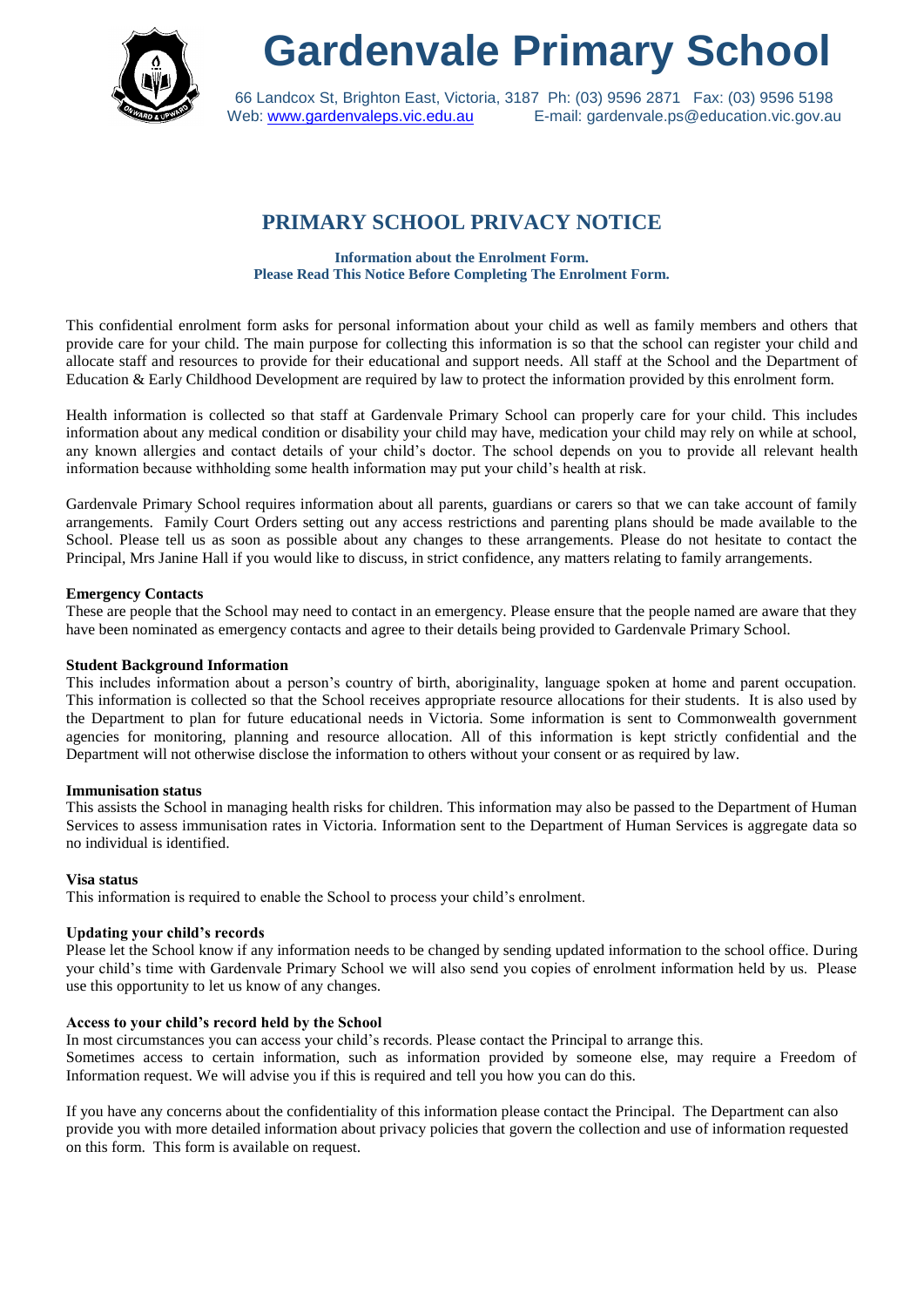

# **Gardenvale Primary School**

66 Landcox St, Brighton East, Victoria, 3187 Ph: (03) 9596 2871 Fax: (03) 9596 5198 Web: [www.gardenvaleps.vic.edu.au](http://www.gardenvaleps.vic.edu.au/) E-mail: [gardenvale.ps@education.vic.gov.au](mailto:gardenvale.ps@education.vic.gov.au)

#### **OFFICE USE ONLY**

#### **STUDENT ENROLMENT INFORMATION**

**Computer Generated Student ID:** 

Please provide your child's Birth and Immunisation certificates with this form. In addition, please refer to the Enrolment Criteria checklist which outlines further documentation required.

#### **STUDENT DETAILS**

| Surname:                               |             |               |   | <b>Title:</b> (Miss Ms, Mrs Mr, Mx) |
|----------------------------------------|-------------|---------------|---|-------------------------------------|
| <b>First Given Name:</b>               |             |               |   |                                     |
| <b>Second Given Name:</b>              |             |               |   |                                     |
| <b>Preferred Name</b> (if applicable): |             |               |   |                                     |
| ❖ Gender (tick):                       | $\Box$ Male | $\Box$ Female | П |                                     |
| Birth Date: (dd-mm-yyyy)               |             |               |   |                                     |

#### **PRIMARY FAMILY HOME ADDRESS:**

| No. & Street:                          |                              |            |              |  |  |
|----------------------------------------|------------------------------|------------|--------------|--|--|
| Suburb:                                |                              |            |              |  |  |
| State:                                 | Postcode:                    |            |              |  |  |
| <b>Telephone Number:</b>               | <b>Silent Number: (tick)</b> | $\Box$ Yes | $\square$ No |  |  |
| <b>Mobile Number:</b>                  | <b>Fax Number:</b>           |            |              |  |  |
| <b>Mailing Address: (if different)</b> |                              |            |              |  |  |
| <b>Billing Address: (if different)</b> |                              |            |              |  |  |

| List any other family members attending this school:                                                                              |             |                 |            |                        |                    |  |  |
|-----------------------------------------------------------------------------------------------------------------------------------|-------------|-----------------|------------|------------------------|--------------------|--|--|
|                                                                                                                                   |             |                 |            |                        |                    |  |  |
| <b>OFFICE USE ONLY</b>                                                                                                            |             |                 |            |                        |                    |  |  |
| Child's Name and Birth Date proof sighted (tick)                                                                                  | $\Box$ Yes  | $\Box$ No       |            | <b>Enrolment Date:</b> |                    |  |  |
| Year Level:                                                                                                                       | Home Group: |                 |            | House:                 |                    |  |  |
| <b>Student Email Address:</b>                                                                                                     |             |                 |            |                        |                    |  |  |
| Immunisation Certificate received?: (tick)                                                                                        |             | $\Box$ Complete |            |                        | $\Box$ Not sighted |  |  |
| Is there a Medical Alert for the student? (tick)                                                                                  |             | $\Box$ Yes      | $\Box$ No  |                        |                    |  |  |
| Does the student have a Disability ID Number?<br>(tick)                                                                           |             | $\Box$ No       | $\Box$ Yes |                        | Disability ID No.: |  |  |
| Has a Transition Statement been provided (either<br>by the Early Childhood Educator or parents)? (tick)<br>For prep students only | $\Box$ Yes  | $\Box$ No       |            |                        |                    |  |  |

\* This question is asked as a requirement of the Commonwealth Government. All schools across Australia are required to collect the same information.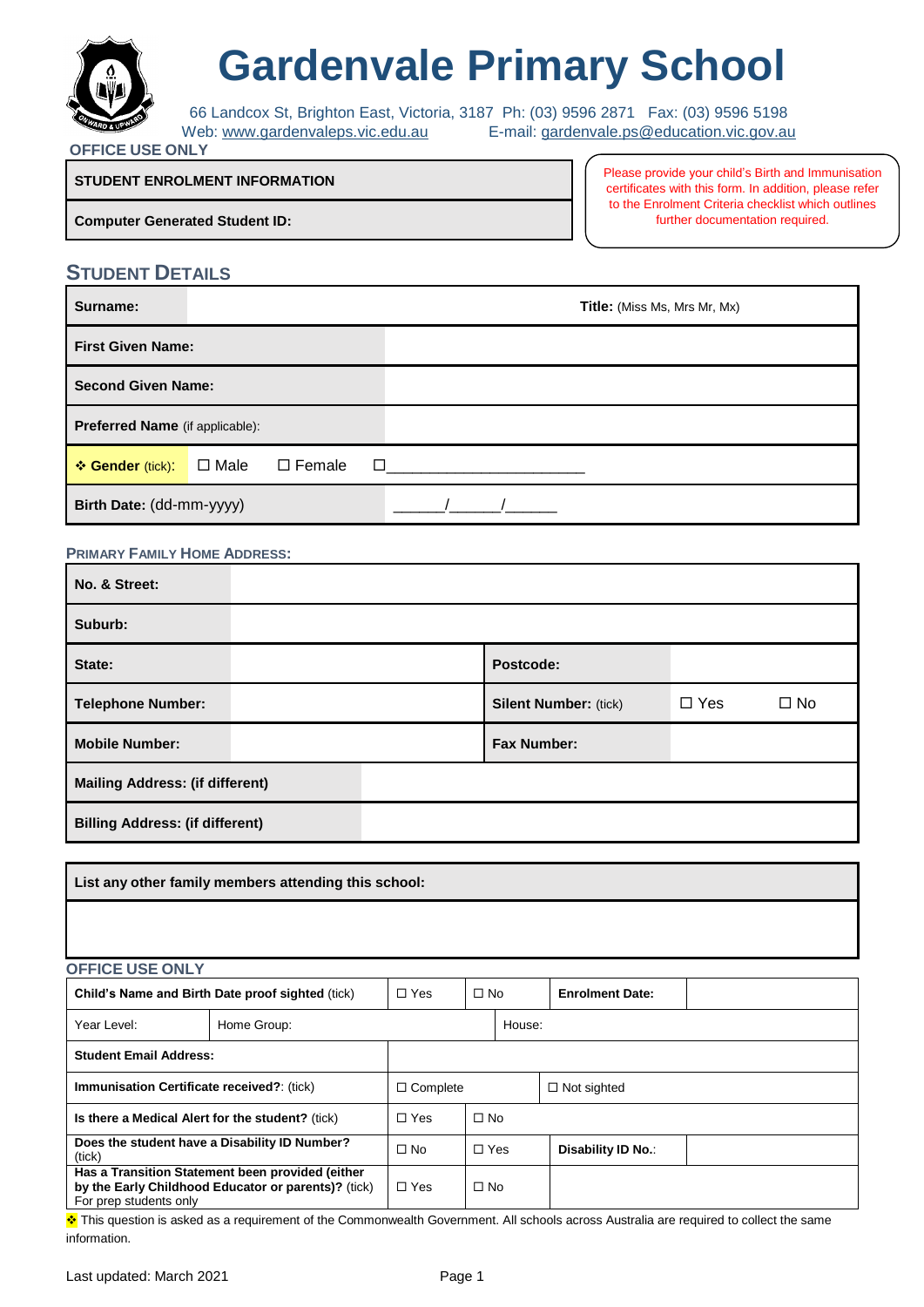## **FAMILY DETAILS**

#### **PRIMARY FAMILY DETAILS**

NOTE: The 'PRIMARY' Family is: "the family or parent the student mostly lives with". Alternative/Additional family forms are available from the school if this is required. These additional forms are designed to cater for varying family circumstances.

| <b>ADULT A DETAILS (PRIMARY CARER):</b>                                                                                                                                                                                                                                                                                       | <b>ADULT B DETAILS:</b>                                                                                                                                                                                                                                                                                                       |
|-------------------------------------------------------------------------------------------------------------------------------------------------------------------------------------------------------------------------------------------------------------------------------------------------------------------------------|-------------------------------------------------------------------------------------------------------------------------------------------------------------------------------------------------------------------------------------------------------------------------------------------------------------------------------|
| <b>Gender</b> (tick):<br>$\Box$ Male<br>$\Box$ Female $\Box$                                                                                                                                                                                                                                                                  | Gender (tick):<br>$\Box$ Male $\Box$ Female $\Box$ ______                                                                                                                                                                                                                                                                     |
| Title: (Ms, Mrs, Mr, Dr, Mx)                                                                                                                                                                                                                                                                                                  | Title: (Ms, Mrs, Mr, Dr, Mx)                                                                                                                                                                                                                                                                                                  |
| <b>Legal Surname:</b>                                                                                                                                                                                                                                                                                                         | <b>Legal Surname:</b>                                                                                                                                                                                                                                                                                                         |
| <b>Legal First Name:</b>                                                                                                                                                                                                                                                                                                      | <b>Legal First Name:</b>                                                                                                                                                                                                                                                                                                      |
| What is Adult A's occupation?                                                                                                                                                                                                                                                                                                 | What is Adult B's occupation?                                                                                                                                                                                                                                                                                                 |
| Who is Adult A's employer?                                                                                                                                                                                                                                                                                                    | Who is Adult B's employer?                                                                                                                                                                                                                                                                                                    |
| In which country was Adult A born?                                                                                                                                                                                                                                                                                            | In which country was Adult B born?                                                                                                                                                                                                                                                                                            |
| $\Box$ Australia<br>$\Box$ Other (please specify):                                                                                                                                                                                                                                                                            | $\Box$ Australia<br>$\Box$ Other (please specify):                                                                                                                                                                                                                                                                            |
| * Does Adult A speak a language other than English at<br>home? (If more than one language is spoken at home, indicate<br>the one that is spoken most often.) (tick)<br>No, English only<br>$\Box$                                                                                                                             | Does Adult B speak a language other than English<br>at home? (If more than one language is spoken at home,<br>indicate the one that is spoken most often.) (tick)<br>No, English only<br>◻                                                                                                                                    |
| □<br>Yes (please specify):                                                                                                                                                                                                                                                                                                    | Yes (please specify):<br>□                                                                                                                                                                                                                                                                                                    |
| Please indicate any additional                                                                                                                                                                                                                                                                                                | Please indicate any additional                                                                                                                                                                                                                                                                                                |
| languages spoken by Adult A:                                                                                                                                                                                                                                                                                                  | languages spoken by Adult B:                                                                                                                                                                                                                                                                                                  |
| Is an interpreter required? (tick)<br>$\Box$ Yes<br>$\square$ No                                                                                                                                                                                                                                                              | Is an interpreter required? (tick)<br>$\Box$ Yes<br>$\square$ No                                                                                                                                                                                                                                                              |
| <b>What is the highest year of primary or secondary</b><br>school Adult A has completed? (tick one) (For persons who<br>have never attended school, mark 'Year 9 or equivalent or below'.)<br>$\Box$ Year 12 or equivalent<br>□ Year 11 or equivalent<br>$\Box$ Year 10 or equivalent<br>$\Box$ Year 9 or equivalent or below | <b>What is the highest year of primary or secondary</b><br>school Adult B has completed? (tick one) (For persons who<br>have never attended school, mark 'Year 9 or equivalent or below'.)<br>$\Box$ Year 12 or equivalent<br>□ Year 11 or equivalent<br>$\Box$ Year 10 or equivalent<br>$\Box$ Year 9 or equivalent or below |
| <b>What is the level of the highest qualification the Adult</b>                                                                                                                                                                                                                                                               | What is the level of the highest qualification the                                                                                                                                                                                                                                                                            |
| A has completed? (tick one)                                                                                                                                                                                                                                                                                                   | <b>Adult B has completed?</b> (tick one)                                                                                                                                                                                                                                                                                      |
| □ Bachelor degree or above                                                                                                                                                                                                                                                                                                    | □ Bachelor degree or above                                                                                                                                                                                                                                                                                                    |
| □ Advanced diploma / Diploma                                                                                                                                                                                                                                                                                                  | □ Advanced diploma / Diploma                                                                                                                                                                                                                                                                                                  |
| $\Box$ Certificate I to IV (including trade certificate)                                                                                                                                                                                                                                                                      | $\Box$ Certificate I to IV (including trade certificate)                                                                                                                                                                                                                                                                      |
| $\Box$ No non-school qualification                                                                                                                                                                                                                                                                                            | $\Box$ No non-school qualification                                                                                                                                                                                                                                                                                            |
| *What is the occupation group of Adult A? Please select                                                                                                                                                                                                                                                                       | ❖ What is the occupation group of Adult B? Please select                                                                                                                                                                                                                                                                      |
| the appropriate parental occupation group from the attached list.<br>• If the person is not currently in paid work but has had a job in<br>the last 12 months, or has retired in the last 12 months, please<br>use their last occupation to select from the attached occupation<br>group list.                                | the appropriate parental occupation group from the attached list.<br>• If the person is not currently in paid work but has had a job in<br>the last 12 months, or has retired in the last 12 months, please<br>use their last occupation to select from the attached occupation<br>group list.                                |
| • If the person has not been in paid work for the last 12<br>months, enter 'N'.                                                                                                                                                                                                                                               | • If the person has not been in paid work for the last 12<br>months, enter 'N'.                                                                                                                                                                                                                                               |
| Do you have a Working with Children Check card? □ Yes □ No<br>Card Number:<br>Please attached a copy of card with this form.                                                                                                                                                                                                  | Do you have a Working with Children Check card? □ Yes □ No<br>Card Number:<br>Please attached a copy of card with this form.                                                                                                                                                                                                  |

#### **Main language spoken at home:**

\* These questions are asked as a requirement of the Commonwealth Government. All schools across Australia are required to collect the same information.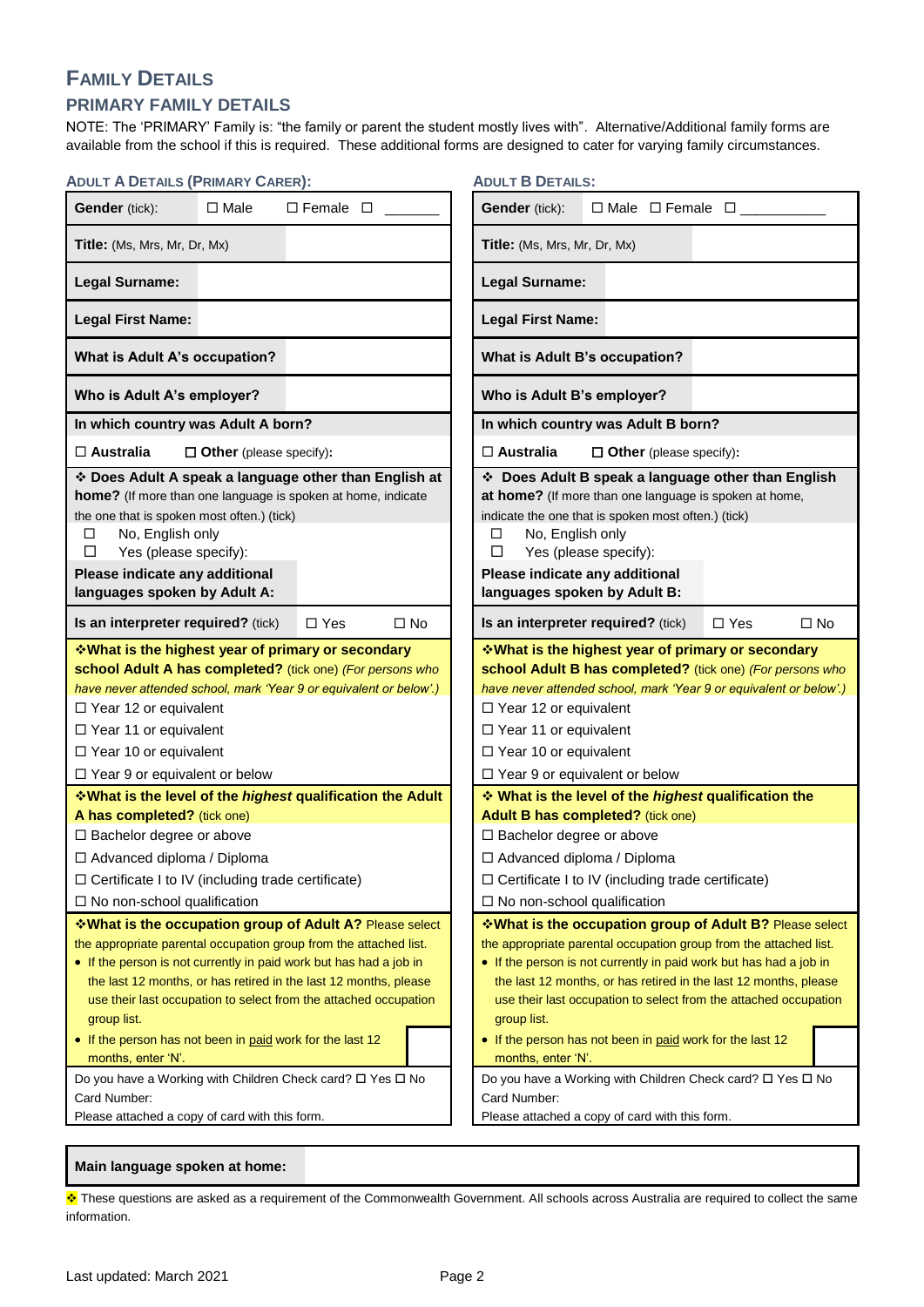## **PRIMARY FAMILY CONTACT DETAILS**

#### **ADULT A CONTACT DETAILS:**

#### *Business Hours:*

### *ADULT B CONTACT DETAILS:*

*Business Hours:*

| <b>Work Telephone No:</b>                         |                               |           | <b>Work Telephone No:</b>                        |                               |              |
|---------------------------------------------------|-------------------------------|-----------|--------------------------------------------------|-------------------------------|--------------|
| <b>Other Work Contact</b><br>information:         | Contact at Work<br>$\Box$ Yes | $\Box$ No | <b>Other Work Contact</b><br>information:        | Contact at Work<br>$\Box$ Yes | $\square$ No |
| Is Adult A usually home<br>during business hours? | $\Box$ Yes                    | $\Box$ No | Is Adult B usually home<br>during business hours | $\Box$ Yes                    | $\Box$ No    |

#### *After Hours:*

| <b>After Hours:</b>                              |            |           |                                                  | <b>After Hours:</b>                              |            |           |  |
|--------------------------------------------------|------------|-----------|--------------------------------------------------|--------------------------------------------------|------------|-----------|--|
| <b>Mobile No:</b>                                |            |           |                                                  | <b>Mobile No:</b>                                |            |           |  |
| <b>Other After Hours Contact</b><br>Information: |            |           | <b>Other After Hours Contact</b><br>Information: |                                                  |            |           |  |
| <b>Email address:</b>                            |            |           |                                                  | Email address:                                   |            |           |  |
| Is Adult A usually home<br>after business hours? | $\Box$ Yes | $\Box$ No |                                                  | Is Adult B usually home<br>after business hours? | $\Box$ Yes | $\Box$ No |  |

#### **PRIMARY FAMILY DOCTOR DETAILS:**

| <b>Doctor's Name</b>                          | (tick)                  | <b>Individual or Group Practice:</b> | $\Box$ Individual<br>$\Box$ Group |
|-----------------------------------------------|-------------------------|--------------------------------------|-----------------------------------|
| No. & Street or PO Box No.:                   |                         |                                      |                                   |
| Suburb:                                       |                         |                                      |                                   |
| State:                                        |                         | Postcode:                            |                                   |
| <b>Telephone Number</b>                       |                         | <b>Fax Number</b>                    |                                   |
| <b>Current Ambulance Subscription: (tick)</b> | $\Box$ No<br>$\Box$ Yes | <b>Medicare Number:</b>              |                                   |

### **PRIMARY FAMILY EMERGENCY CONTACTS: (NOT THE STUDENT'S PARENTS OR CARERS)**

|   | <b>Name</b> | <b>Relationship</b>                                       | <b>Telephone Contact</b> | Language Spoken        |
|---|-------------|-----------------------------------------------------------|--------------------------|------------------------|
|   |             | (Neighbour, Relative, Grandparent,<br>Aunt/Uncle, Friend) |                          | (If English Write "E") |
|   |             |                                                           |                          |                        |
| 2 |             |                                                           |                          |                        |
| 3 |             |                                                           |                          |                        |
| 4 |             |                                                           |                          |                        |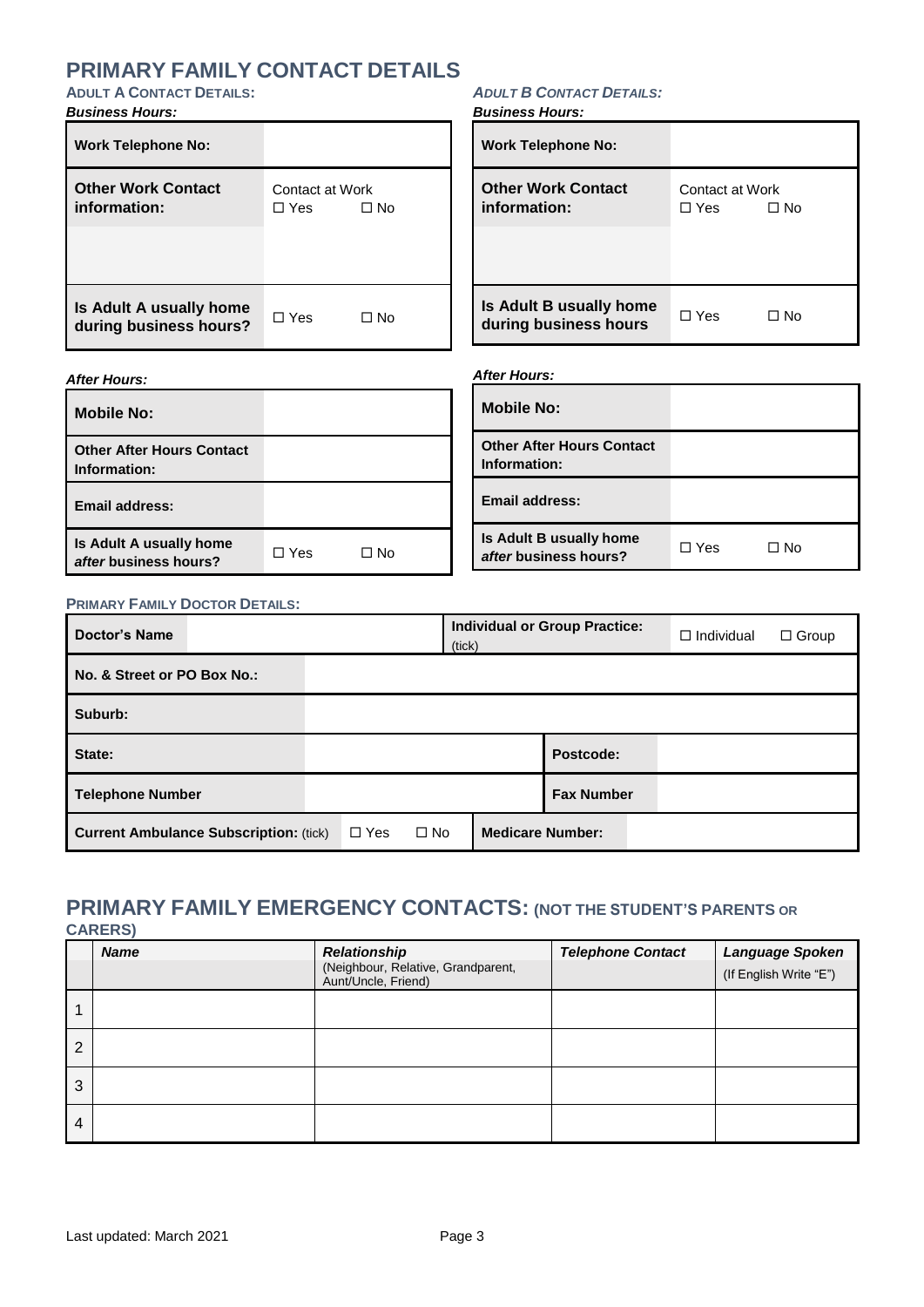## **OTHER PRIMARY FAMILY DETAILS**

|                                                       |                                                       | $\Box$ Parent        | $\Box$ Step-Parent  |                    | $\Box$ Adoptive Parent |                |
|-------------------------------------------------------|-------------------------------------------------------|----------------------|---------------------|--------------------|------------------------|----------------|
| <b>Relationship of Adult A to Student: (tick one)</b> |                                                       | $\Box$ Foster Parent | $\Box$ Host Family  |                    | $\Box$ Relative        |                |
|                                                       |                                                       | $\Box$ Friend        | $\Box$ Self         |                    | $\Box$ Other           |                |
|                                                       |                                                       | $\Box$ Parent        | $\Box$ Step-Parent  |                    | $\Box$ Adoptive Parent |                |
| <b>Relationship of Adult B to Student: (tick one)</b> |                                                       | $\Box$ Foster Parent | $\Box$ Host Family  |                    | $\Box$ Relative        |                |
|                                                       |                                                       | $\Box$ Friend        | $\Box$ Self         |                    | $\Box$ Other           |                |
|                                                       | The student lives with the Primary Family: (tick one) |                      |                     |                    |                        |                |
| $\Box$ Always                                         | $\Box$ Mostly                                         | □ Balanced           | $\Box$ Occasionally |                    | $\Box$ Never           |                |
|                                                       | <b>Send Correspondence addressed to: (tick one)</b>   | $\Box$ Adult A       | $\Box$ Adult B      | $\Box$ Both Adults |                        | $\Box$ Neither |

## **DEMOGRAPHIC DETAILS OF STUDENT**

| In which country was the student born?                                                                                                                              |                                                 |  |  |  |  |  |
|---------------------------------------------------------------------------------------------------------------------------------------------------------------------|-------------------------------------------------|--|--|--|--|--|
| $\Box$ Australia<br>$\Box$ Other (please specify):                                                                                                                  |                                                 |  |  |  |  |  |
| Date of arrival in Australia OR Date of return to Australia: (dd-mm-yyyy)                                                                                           |                                                 |  |  |  |  |  |
| What is the Residential Status of the student? (tick)                                                                                                               | □ Permanent<br>$\Box$ Temporary                 |  |  |  |  |  |
| <b>Basis of Australian Residency:</b>                                                                                                                               |                                                 |  |  |  |  |  |
| □ Eligible for Australian Passport<br>□ Holds Australian Passport                                                                                                   |                                                 |  |  |  |  |  |
| □ Holds Permanent Residency Visa                                                                                                                                    |                                                 |  |  |  |  |  |
| Visa Sub Class:<br>Visa Expiry Date: (dd-mm-yyyy)                                                                                                                   |                                                 |  |  |  |  |  |
| Visa Statistical Code: (Required for some sub-classes)                                                                                                              |                                                 |  |  |  |  |  |
| <b>International Student ID</b> :(Not required for exchange students)                                                                                               |                                                 |  |  |  |  |  |
| * Does the student speak a language other than English at home? (tick)<br>(If more than one language is spoken at home, indicate the one that is spoken most often) |                                                 |  |  |  |  |  |
| $\Box$ No, English only<br>$\Box$ Yes (please specify):                                                                                                             |                                                 |  |  |  |  |  |
| Does the student speak English? (tick)                                                                                                                              | $\Box$ Yes<br>$\Box$ No                         |  |  |  |  |  |
| Is the student of Aboriginal or Torres Strait Islander origin? (tick one)                                                                                           |                                                 |  |  |  |  |  |
| $\Box$ No                                                                                                                                                           | □ Yes, Aboriginal                               |  |  |  |  |  |
| □ Yes, Torres Strait Islander                                                                                                                                       | □ Yes, Both Aboriginal & Torres Strait Islander |  |  |  |  |  |
| Is the student a young carer (providing support/care for other family member/s)? (tick one)                                                                         |                                                 |  |  |  |  |  |
| $\square$ Yes<br>$\square$ No                                                                                                                                       |                                                 |  |  |  |  |  |
| What is the student's living arrangements? (tick one):                                                                                                              |                                                 |  |  |  |  |  |
| $\Box$ At home with TWO Parents/ Guardians<br>$\Box$ State Arranged Out of Home Care # (See Note)                                                                   |                                                 |  |  |  |  |  |
| $\Box$ At home with ONE Parent/ Guardian                                                                                                                            | □ Homeless Youth                                |  |  |  |  |  |
| $\Box$ Independent                                                                                                                                                  |                                                 |  |  |  |  |  |

# State Arranged Out of Home Care - Students who have been subject to protective intervention by the Department of Health and Human Services and live in alternative care arrangements away from their parents. These DHHS-facilitated care arrangements include living with relatives or friends (kith and kin), living with non-relative families (foster families or adolescent community placements) and living in residential care units with rostered care staff

\* These questions are asked as a requirement of the Commonwealth Government. All schools across Australia are required to collect the same information.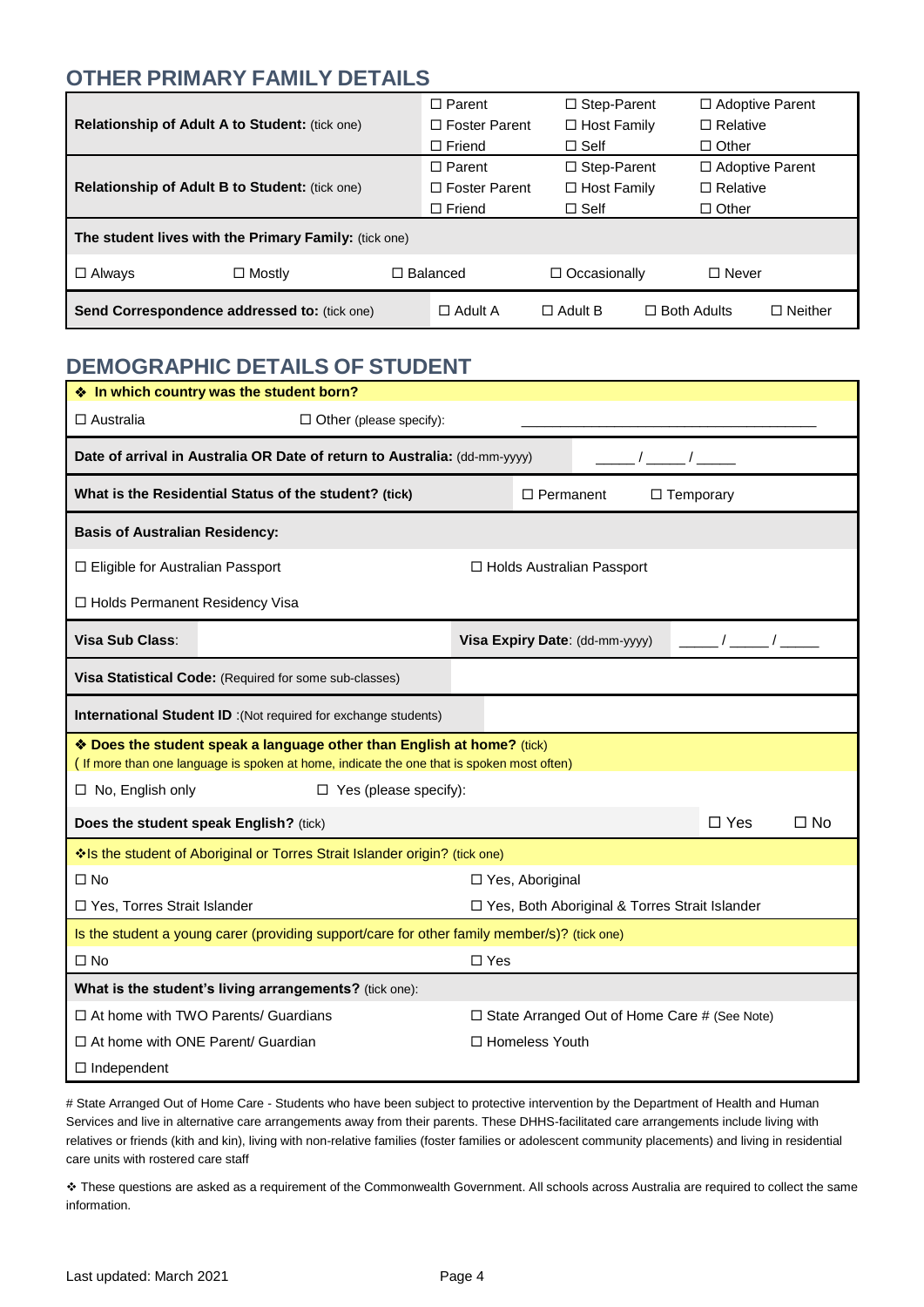## **SCHOOL DETAILS**

| <b>Current enrolment (Kindergarten/Childcare):</b>         | Date commenced: // |
|------------------------------------------------------------|--------------------|
| <b>Telephone No:</b>                                       |                    |
|                                                            |                    |
| <b>Current enrolment if at primary</b><br>school:          |                    |
| Date of first enrolment in an Australian School:           |                    |
| <b>Years of previous</b><br>education:                     |                    |
| Language of the<br><b>Student's previous</b><br>education: |                    |

| Does the student have a Victorian Student Number (VSN)?        |                                             |                            |            |                                                                                                                              |                                                 |  |  |
|----------------------------------------------------------------|---------------------------------------------|----------------------------|------------|------------------------------------------------------------------------------------------------------------------------------|-------------------------------------------------|--|--|
| Yes.<br>П<br>Please specify:                                   | Yes, but the VSN is unknown<br>$\Box$<br>П. |                            |            |                                                                                                                              | No. The student has never<br>been issued a VSN. |  |  |
| Years of interruption to education:                            | Is the student repeating a year?<br>(tick)  |                            |            |                                                                                                                              | $\Box$ No                                       |  |  |
| Will the student be attending this<br>school full time? (tick) |                                             | $\Box$<br>Yes<br>$\Box$ No |            | If No, what will be the time<br>fraction that the student<br>will be attending this<br>school? (i.e. $0.8 = 4$<br>days/week) |                                                 |  |  |
| Other school name:                                             |                                             | <b>Time Fraction:</b>      | $\Omega$ . | $\Box$ Yes                                                                                                                   | $\Box$ No                                       |  |  |
| Other school name:                                             |                                             | <b>Time Fraction:</b>      | 0.         | $\Box$ Yes                                                                                                                   | $\Box$ No                                       |  |  |

## **STUDENT ACCESS OR ACTIVITY RESTRICTIONS DETAILS**

| Is the student at risk?                          |                                                    | $\Box$ Yes                                                                                                                    |                              | $\Box$ No                                                              |                         |
|--------------------------------------------------|----------------------------------------------------|-------------------------------------------------------------------------------------------------------------------------------|------------------------------|------------------------------------------------------------------------|-------------------------|
| Is there an Access Alert for the student? (tick) |                                                    | $\Box$ Yes (If Yes, then complete the<br>following questions and present a<br>current copy of the document to the<br>school.) |                              | $\Box$ No (If No, move to the medical condition<br>details questions.) |                         |
| <b>Access Type: (tick)</b>                       | $\Box$ Parenting Order                             | $\Box$ Parenting Plan                                                                                                         | Intervention Order<br>$\Box$ |                                                                        | $\Box$ Protection Order |
|                                                  | $\Box$ Informal Carer Stat Dec                     | $\Box$ DHHS<br>Authorisation                                                                                                  | Program Order                | $\Box$ Witness Protection                                              | $\Box$ Other            |
| <b>Describe any Access Restriction:</b>          |                                                    |                                                                                                                               |                              |                                                                        |                         |
|                                                  | Is there an Activity Alert for the student? (tick) | $\Box$ Yes                                                                                                                    |                              | $\Box$ No                                                              |                         |
|                                                  | If Yes, then describe the Activity Restriction:    |                                                                                                                               |                              |                                                                        |                         |

#### **OFFICE USE ONLY**

| document placed on student file?<br>Current custod∨ ≦ | $V$ $\alpha$ c<br>ರಾ | . No |
|-------------------------------------------------------|----------------------|------|
|                                                       |                      |      |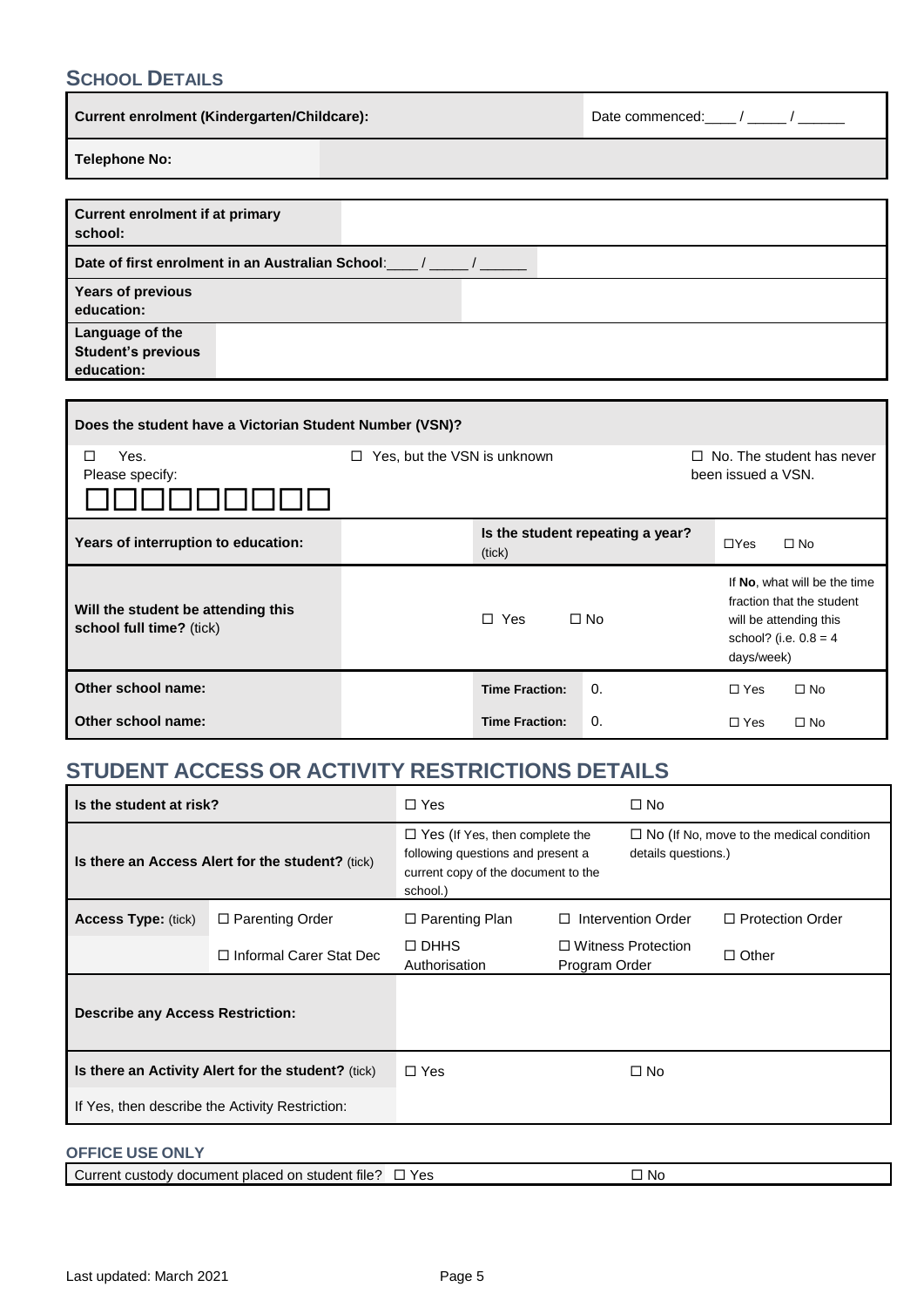#### **STUDENT MEDICAL DETAILS MEDICAL CONDITION DETAILS:**

| Does the student suffer from any of the                                                              | Hearing: | ⊓ Yes | $\Box$ No    | <b>Vision</b> | `Yes       | oИ ⊏  |
|------------------------------------------------------------------------------------------------------|----------|-------|--------------|---------------|------------|-------|
| following impairments? (tick)                                                                        | Speech:  | ∃ Yes | $\square$ No | Mobility:     | $\Box$ Yes | OM ר־ |
| Does the student suffer from Asthma? (tick) If No, please go to the Other Medical Conditions section |          |       |              |               |            | コ No  |

#### **ASTHMA MEDICAL CONDITION DETAILS:**

Answer the following questions **ONLY** if the student suffers from any asthma medical conditions.

| Please indicate if the student suffers from any of the<br>following symptoms: (tick)                     |  |  |            | If my child displays any of these symptoms please: (tick) |                      |                             |                 |              |                  |
|----------------------------------------------------------------------------------------------------------|--|--|------------|-----------------------------------------------------------|----------------------|-----------------------------|-----------------|--------------|------------------|
| $\Box$ Cough                                                                                             |  |  |            | Inform Doctor                                             |                      |                             | $\Box$ Yes      |              | $\square$ No     |
| $\Box$ Difficulty Breathing                                                                              |  |  |            | Inform Emergency Contact                                  |                      |                             | $\Box$ Yes      |              | $\square$ No     |
| $\Box$ Wheeze                                                                                            |  |  |            | <b>Administer Medication</b>                              |                      |                             | $\Box$ Yes      |              | $\square$ No     |
| $\Box$ Exhibits symptoms after exertion                                                                  |  |  |            | <b>Other Medical Action</b>                               |                      |                             | $\Box$ Yes      |              | $\square$ No     |
| $\Box$ Tight Chest                                                                                       |  |  |            | If yes, please specify:                                   |                      |                             |                 |              |                  |
| Has an Asthma Management Plan been provided to School?<br>$\Box$ Yes                                     |  |  |            |                                                           |                      | $\square$ No                |                 |              |                  |
| <b>Does the student take medication?</b> (tick)<br>$\Box$ Yes<br>$\square$ No                            |  |  |            | Name of medication taken:                                 |                      |                             |                 |              |                  |
| Is the medication taken regularly by the student (preventive) or only in response<br>to symptoms? (tick) |  |  |            | $\Box$ Preventative                                       |                      |                             | $\Box$ Response |              |                  |
| Indicate how frequently the<br>Indicate the usual dosage of<br>medication is taken:<br>medication taken: |  |  |            |                                                           |                      |                             |                 |              |                  |
| <b>Medication is usually administered by: (tick)</b><br>$\Box$ Student                                   |  |  |            | $\Box$ Nurse<br>$\Box$ Teacher                            |                      |                             |                 | $\Box$ Other |                  |
| <b>Medication is stored:</b> (tick)<br>$\Box$ with Student                                               |  |  |            | $\square$ with Nurse                                      |                      | $\Box$ Fridge in Staff Room |                 |              | $\Box$ Elsewhere |
| Dosage time<br><b>Reminder required?</b> (tick)                                                          |  |  | $\Box$ Yes | $\square$ No                                              | <b>Poison Rating</b> |                             |                 |              |                  |

#### **OTHER MEDICAL CONDITIONS**

| Does the student have any other medical condition? (tick)                                                       |                                  |                          |                                                        |                                                         |                                                     | $\Box$ Yes     | $\square$ No             |                              |
|-----------------------------------------------------------------------------------------------------------------|----------------------------------|--------------------------|--------------------------------------------------------|---------------------------------------------------------|-----------------------------------------------------|----------------|--------------------------|------------------------------|
| If yes, please specify:                                                                                         |                                  |                          |                                                        |                                                         |                                                     |                |                          |                              |
| Symptoms:                                                                                                       |                                  |                          |                                                        |                                                         |                                                     |                |                          |                              |
| If my child displays any of the symptoms above please: (tick)                                                   |                                  |                          |                                                        |                                                         |                                                     |                |                          |                              |
| Inform Doctor<br><b>Administer Medication</b>                                                                   |                                  | $\Box$ Yes<br>$\Box$ Yes | $\square$ No<br>$\square$ No                           | Inform Emergency Contact<br><b>Other Medical Action</b> |                                                     |                | $\Box$ Yes<br>$\Box$ Yes | $\square$ No<br>$\square$ No |
|                                                                                                                 |                                  |                          |                                                        |                                                         | If yes, please specify:                             |                |                          |                              |
| Name of medication taken:<br><b>Does the student take medication?</b> (tick)<br>$\Box$ Yes<br>$\Box$ No         |                                  |                          |                                                        |                                                         |                                                     |                |                          |                              |
| Is the medication taken regularly by the student (preventive) or only in<br><b>response to symptoms?</b> (tick) |                                  |                          |                                                        |                                                         |                                                     | □ Preventative | $\Box$ Response          |                              |
| Indicate the usual dosage of<br>medication taken:                                                               |                                  |                          |                                                        |                                                         | Indicate how frequently the<br>medication is taken: |                |                          |                              |
| <b>Medication is usually administered by: (tick)</b>                                                            |                                  |                          |                                                        | $\Box$ Student                                          | $\Box$ Nurse                                        | П<br>Teacher   | $\Box$ Other             |                              |
| <b>Medication is stored: (tick)</b><br>$\Box$ with Student                                                      |                                  |                          | $\Box$ Fridge in Staff<br>$\square$ with Nurse<br>Room |                                                         | Elsewhere                                           |                |                          |                              |
| Dosage time                                                                                                     | <b>Reminder required?</b> (tick) |                          | $\Box$ Yes                                             | $\Box$ No                                               | <b>Poison Rating</b>                                |                |                          |                              |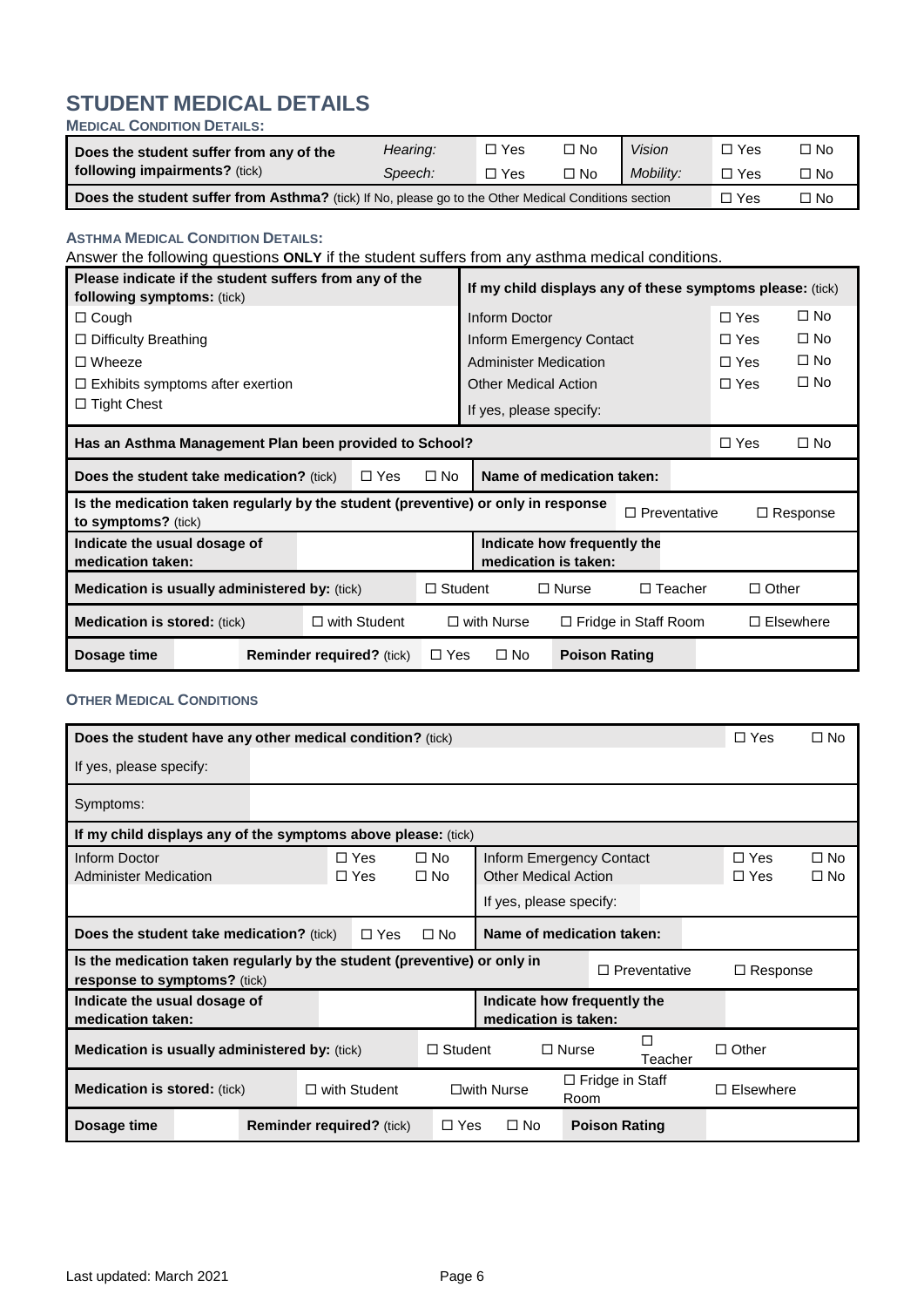In the event of illness or injury to my child whilst at school, on an excursion, or travelling to or from school; I authorise the Principal or teacher-in-charge of my child, where the Principal or teacher-in-charge is unable to contact me, or it is otherwise impracticable to contact me to: (cross out any unacceptable statement)

- consent to my child receiving such medical or surgical attention as may be deemed necessary by a medical practitioner,
- **Example 3** administer such first aid as the Principal or staff member may judge to be reasonably necessary.

Signature of Parent/Guardian: Date: \_\_\_\_\_ / \_\_\_\_\_ / \_\_\_\_\_\_

I certify that the information contained within this form is correct

Signature of Parent/Guardian: Date: \_\_\_\_\_ / \_\_\_\_\_ / \_\_\_\_\_\_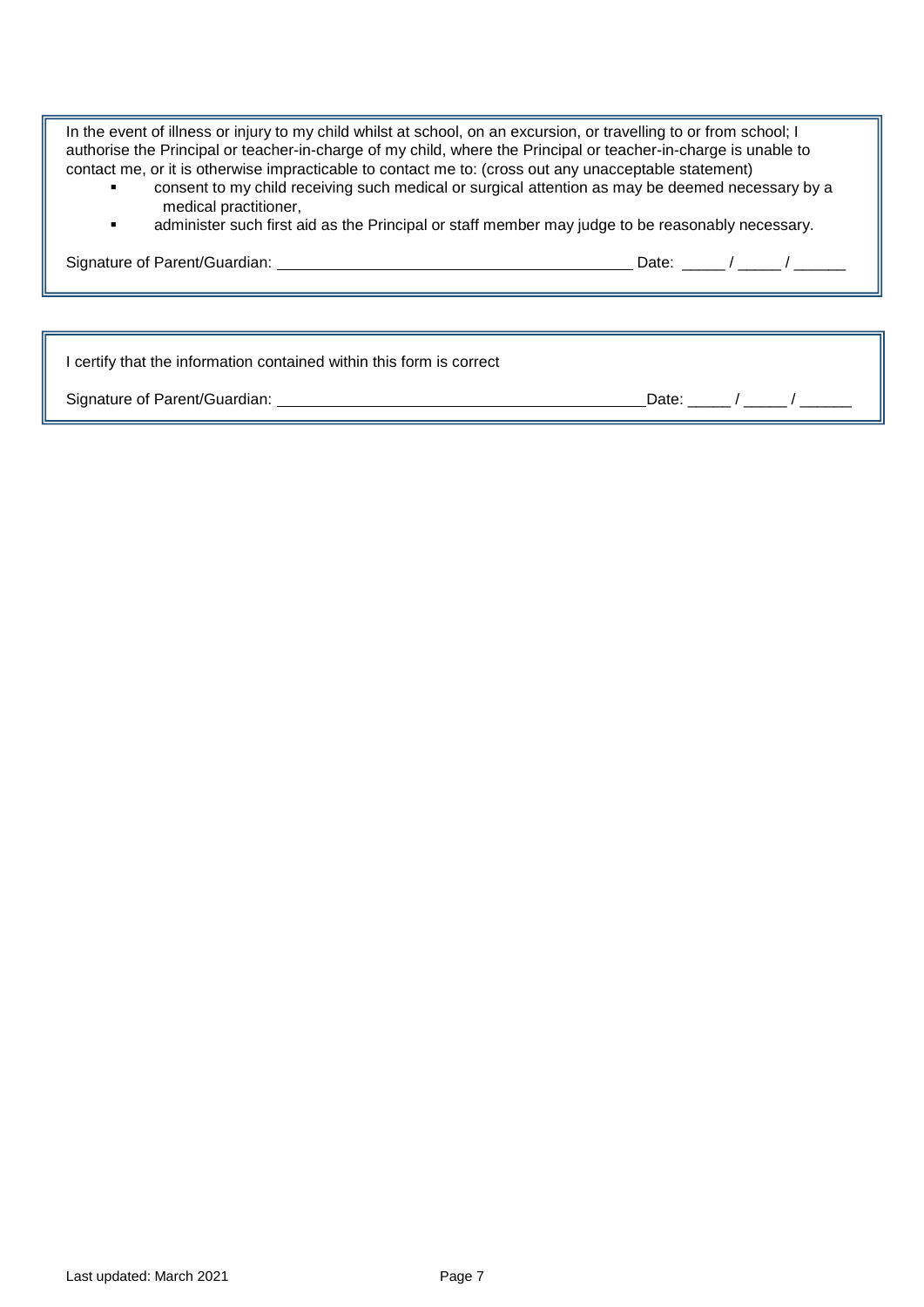## **PARENTAL OCCUPATION GROUP CODES**

The codes outlined below are to be used when providing family occupation details for enrolled students. This information is used for determining funding allocations to schools.

#### **GROUP A Senior management in large business organisation, government administration and defence, and qualified professional**s

**Senior Executive / Manager / Department Head** in industry, commerce, media or other large organisation

**Public Service Manager** (Section head or above), regional director, health / education / police / fire services administrator

**Other administrator** (school principal, faculty head / dean, library / museum / gallery director, research facility director) **Defence Forces** Commissioned Officer

**Professionals** - generally have degree or higher qualifications and experience in applying this knowledge to design,

- develop or operate complex systems; identify, treat and advise on problems; and teach others:
- *Health, Education, Law, Social Welfare, Engineering, Science, Computing* professional
- *Business* (management consultant, business analyst, accountant, auditor, policy analyst, actuary, valuer)
- *Air/sea transport* (aircraft / ship's captain / officer / pilot, flight officer, flying instructor, air traffic controller)

#### **GROUP B Other business managers, arts/media/sportspersons and associate professionals**

**Owner / Manager** of farm, construction, import/export, wholesale, manufacturing, transport, real estate business **Specialist Manager** (finance / engineering / production / personnel / industrial relations / sales / marketing) **Financial Services Manager** (bank branch manager, finance / investment / insurance broker, credit / loans officer) **Retail sales / Services manager** (shop, petrol station, restaurant, club, hotel/motel, cinema, theatre, agency) **Arts / Media / Sports** (musician, actor, dancer, painter, potter, sculptor, journalist, author, media presenter, photographer,

designer, illustrator, proof reader, sportsman/woman, coach, trainer, sports official) **Associate Professionals** - generally have diploma / technical qualifications and support managers and professionals:

- **Health, Education, Law, Social Welfare, Engineering, Science, Computing technician / associate professional**
- *Business / administration* (recruitment / employment / industrial relations / training officer, marketing /
	- advertising specialist, market research analyst, technical sales representative, retail buyer, office / project manager)
- *Defence Forces* senior Non-Commissioned Officer

#### **GROUP C Tradesmen/women, clerks and skilled office, sales and service staff**

**Tradesmen/women** generally have completed a 4 year Trade Certificate, usually by apprenticeship. All tradesmen/women are included in this group

**Clerks** (bookkeeper, bank / PO clerk, statistical / actuarial clerk, accounting / claims / audit clerk, payroll clerk, recording / registry / filing clerk, betting clerk, stores / inventory clerk, purchasing / order clerk, freight / transport / shipping clerk, bond clerk, customs agent, customer services clerk, admissions clerk)

#### **Skilled office, sales and service staff**:

- **•** Office (secretary, personal assistant, desktop publishing operator, switchboard operator)
- *Sales* (company sales representative, auctioneer, insurance agent/assessor/loss adjuster, market researcher) *Service* (aged / disabled / refuge / child care worker, nanny, meter reader, parking inspector, postal worker,
	- courier, travel agent, tour guide, flight attendant, fitness instructor, casino dealer/supervisor)

#### **GROUP D Machine operators, hospitality staff, assistants, labourers and related workers**

#### **Drivers, mobile plant, production / processing machinery and other machinery operators**

**Hospitality staff** (hotel service supervisor, receptionist, waiter, bar attendant, kitchen hand, porter, housekeeper) **Office assistants, sales assistants and other assistants**:

- *Office* (typist, word processing / data entry / business machine operator, receptionist, office assistant)
- *Sales* (sales assistant, motor vehicle / caravan / parts salesperson, checkout operator, cashier, bus / train conductor, ticket seller, service station attendant, car rental desk staff, street vendor, telemarketer, shelf stacker)
- *Assistant / aide* (trades' assistant, school / teacher's aide, dental assistant, veterinary nurse, nursing assistant, museum / gallery attendant, usher, home helper, salon assistant, animal attendant)

#### **Labourers and related workers**

- *Defence Forces* ranks below senior NCO not included above
- *Agriculture, horticulture, forestry, fishing, mining worker* (farm overseer, shearer, wool / hide classer, farm hand, horse trainer, nurseryman, greenkeeper, gardener, tree surgeon, forestry/ logging worker, miner, seafarer / fishing hand)
- *Other worke*r (labourer, factory hand, storeman, guard, cleaner, caretaker, laundry worker, trolley collector, car park attendant, crossing supervisor